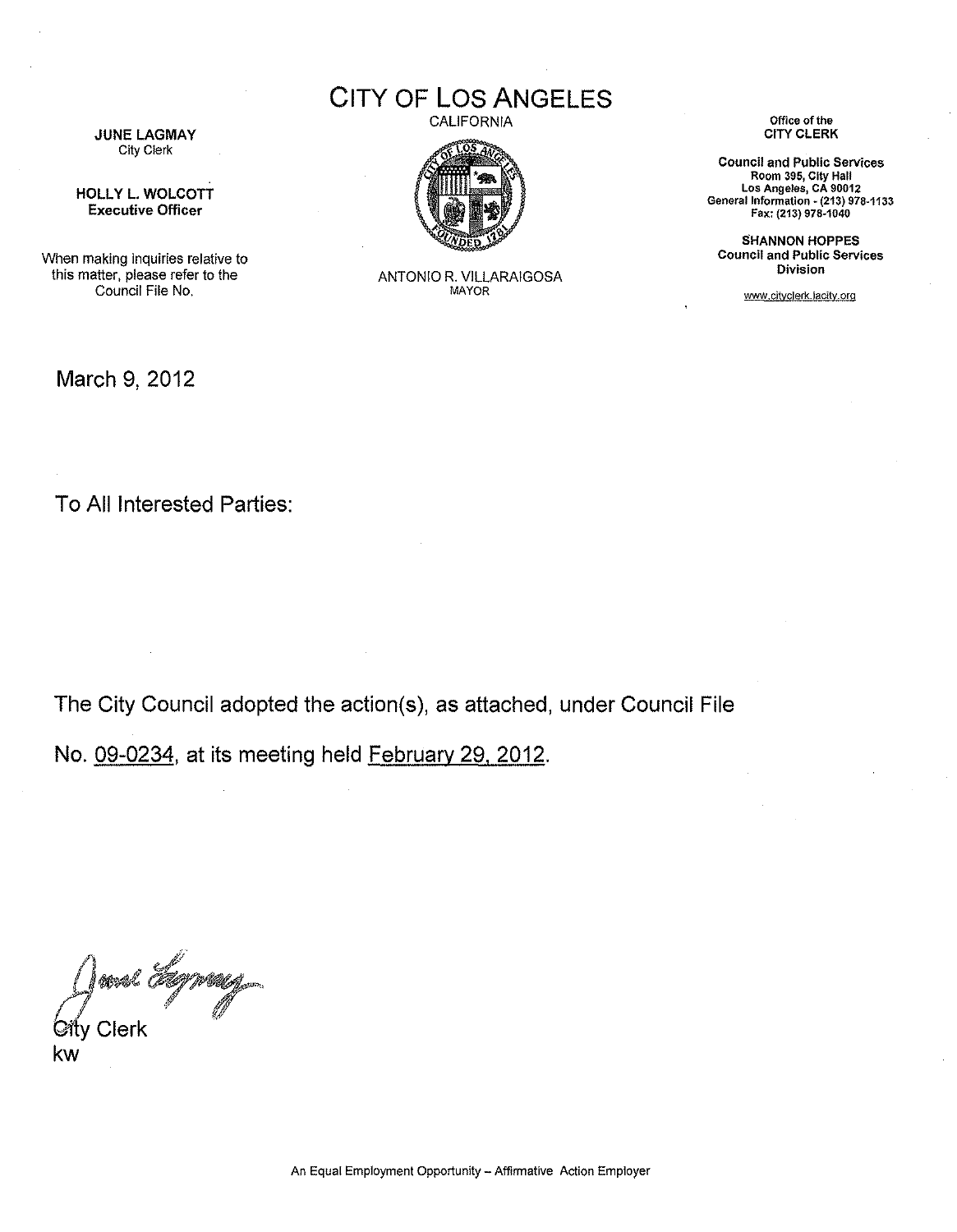| Mayor's Time Stamp                                                                                                                                                                                            |                                 | City Clerk's Time Stamp                                                            |
|---------------------------------------------------------------------------------------------------------------------------------------------------------------------------------------------------------------|---------------------------------|------------------------------------------------------------------------------------|
| 新70.75%<br>Article 14<br>35<br>$\ddot{\sigma}$<br>解<br>$\begin{array}{c} 20 \\ 20 \end{array}$<br>$\sim$<br>$\mathbf{f}$<br><b>2012 MAR</b><br>$\frac{1}{\mathbb{C}}$<br>S                                    | <b>FORTHWITH</b>                | 三、为一、<br>NHEID NH<br>Ņ<br>212.52                                                   |
| CITY<br>C<br>Ы.<br>¢э                                                                                                                                                                                         | SUBJECT TO THE MAYOR'S APPROVAL |                                                                                    |
| COUNCIL FILE NO.                                                                                                                                                                                              | 09-0234                         | COUNCIL DISTRICT                                                                   |
| COUNCIL APPROVAL DATE FEBRUARY 29, 2012                                                                                                                                                                       |                                 |                                                                                    |
| RE:<br>A COMPARATIVE ANALYSIS OF THREE PROPOSALS FOR A RESPONSIBLE BANKING<br><b>ORDINANCE</b><br><b>MAR 1 2 2012</b><br>LAST DAY FOR MAYOR TO ACT<br>(10 Day Charter requirement as per Charter Section 341) |                                 |                                                                                    |
| DO NOT WRITE BELOW THIS LINE - FOR MAYOR USE ONLY                                                                                                                                                             |                                 |                                                                                    |
| <b>APPROVED</b>                                                                                                                                                                                               |                                 | *DISAPPROVED<br>*Transmit objections in writing<br>pursuant to Charter Section 341 |
| DATE OF MAYOR APPROVAL OR DISAPPROVAL<br><b>MAYOR</b><br>Steno/kw                                                                                                                                             | <b>MAR 092012</b>               | <b>38:21 Wd 6-UWAZIOZ</b><br><b>CITY OUER</b><br>当当时<br>成长                         |

 $\alpha$  , and  $\alpha$  is a subsequently in the  $\alpha$ 

 $\epsilon_{\rm{eff}}$ 

 $\mathcal{L}^{(1)}$ 

 $\frac{1}{2}$ 

 $\mathcal{S}^{\mathcal{S}}$ 

 $\hat{\boldsymbol{\beta}}$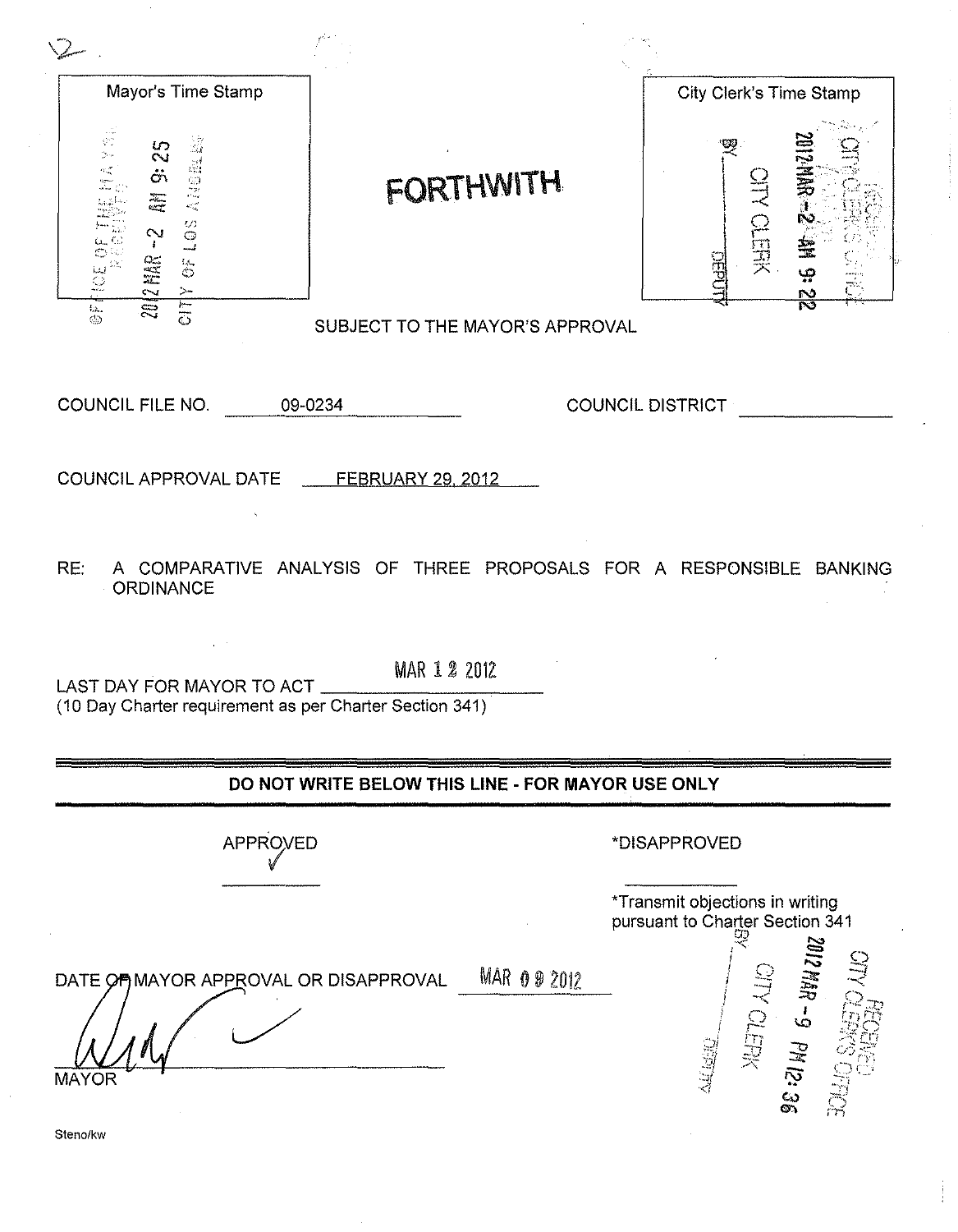File No. 09-0234

# TO THE COUNCIL OF THE

#### CITY OF LOS ANGELES

#### Your BUDGET AND FINANCE COMMITTEE

#### reports as follows:

BUDGET AND FINANCE COMMITTEE REPORT relative to a comparative analysis of three proposals for a Responsible Banking Ordinance.

Recommendations for Council action, SUBJECT TO THE APPROVAL OF THE MAYOR:

- 1. REQUEST the City Attorney to prepare and present a Responsible Banking Ordinance (RBO) for commercial banking services as defined by Proposal Two in the City Administrative Officer's (CAO) report dated February 17, 2012, attached to the Council file, to require:
	- a. Applicants to submit local information relating to their participation in the City's foreclosure prevention and home loan principal reduction programs by census tract.
	- b. Applicants to submit information relating to the number and total value of home and small business loans provided throughout the City by census tract.
- 2. REQUEST the City Attorney to include in the above referenced RBO separate Corporate Citizenship Criteria.to distinguish underwriting services. This criteria will require that banks provide information about their corporate citizenship by demonstrating their active roles in the City of Los Angeles that include but are not limited to their development or participation in charitable programs or scholarships, and policies with regard to the use of women owned, minority owned and disadvantaged business enterprises.
- 3. APPROVE Recommendation No. 5 of the CAO's Report dated November 18, 2011 which authorizes the CAO to negotiate and execute contracts with any or all of the 22 firms on the City's Qualified List for underwriting, remarketing, investment banking and other related services for the City bond programs (Qualified List), as needed, over a three year term with the option to extend the Qualified List for two additional one-year extensions, to serve as senior and co-managers for underwriting, remarketing, investment banking and other related services for the City bond programs, subject to the approval of the City Attorney as to form.
- 4. INSTRUCT the CAO to convene an Advisory Working Group to the CAO to develop specific criteria for commercial banking services and to develop rules and guidelines for implementing the RBO and report to Council with recommendations. The Advisory Working Group should be comprised of representatives from the following ten groups and departments: two Community Representatives with Reinvestment Expertise, two Banking Industry Representatives, one from CAO, one from Office of Finance, one from Housing Department, one from the Office of the Chief Legislative Analyst, one from the Mayor's Office, one from the Office of the City Attorney.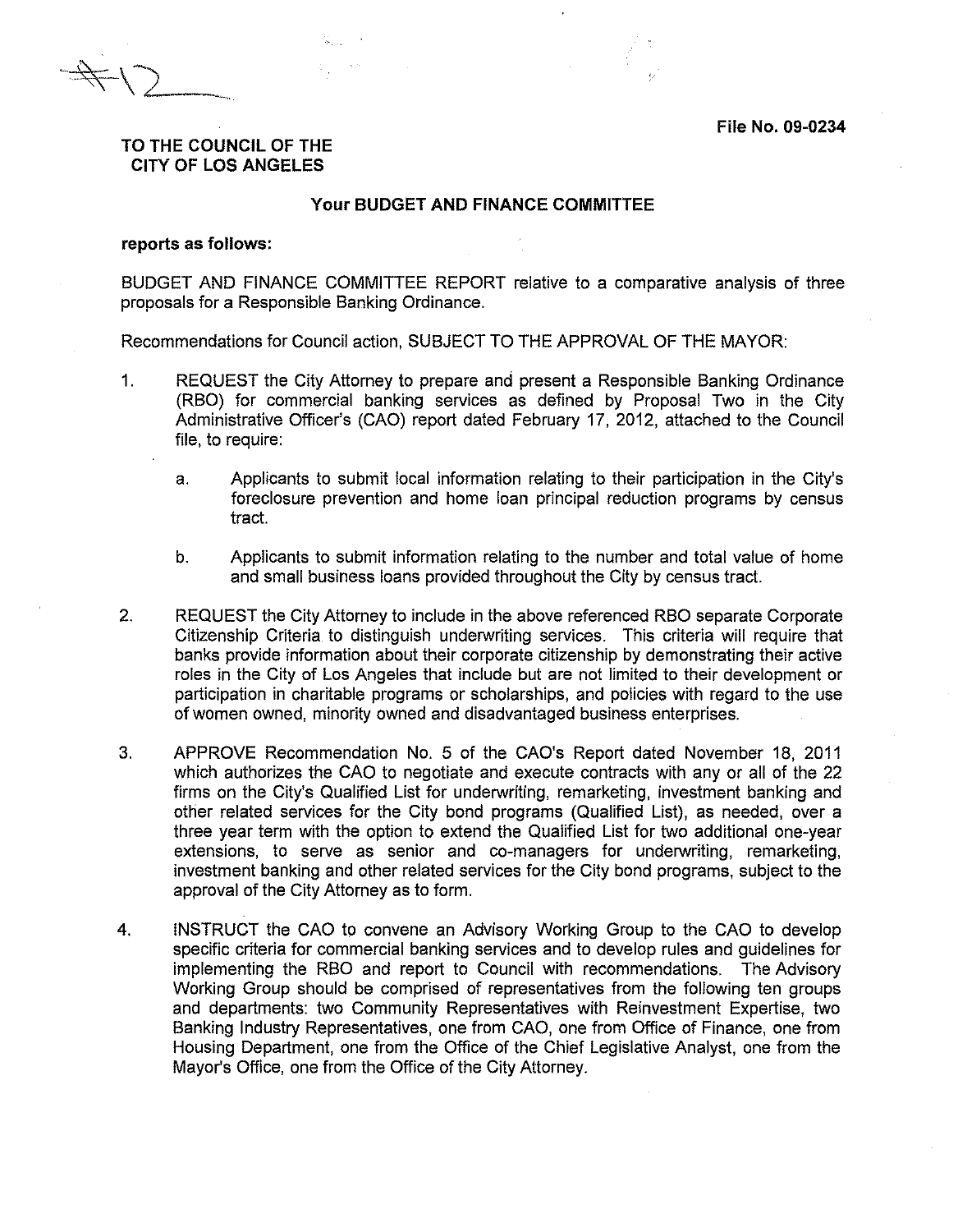- 5. INSTRUCT the Office of FinancefTreasurer and CAD to report back on the merits of distributing City deposits among a greater number of financial institutions.
- 6. RECEIVE and FILE the City Attorney reports dated August 6, 2010 and November 4, 2010 and the accompanying draft ordinances.
- 7. RECEIVE and FILE the CAD report dated December 1, 2011 relative to the implementation of the RBO.

Fiscal Impact Statement: The CAD reports that the report recommendations have no immediate fiscal impact on the General Fund.

Debt Impact Statement: The CAD reports that the report recommendations have no immediate debt impact on the General Fund.

Community Impact Statement: None submitted.

#### SUMMARY

At its meeting of February 27, 2012, the Budget and Finance (BF) Committee considered CAD reports, City Attorney reports and draft ordinances relative to responsible banking. The CAD reports that at the BF Committee meeting on December 5, 2011, the Committee considered a report issued by the CAD dated December 1, 2011. At that time, the Committee also considered a presentation from Councilmember Alarcon, in which the Councilmember provided recommendations for amending the CAD's proposal. In response, the Committee requested that the CAD report back on an analysis comparing three different RBO proposals, including policy issues: (1) the original proposal as drafted by the City Attorney dated November 4,2010; (2) the CAD's proposal; and (3) the proposal based on recommendations presented by Councilmember Alarcon. The most recent CAD report dated February 17, 2012 is a comparative analysis of the above three RBO proposals.

During Committee consideration on February 27, 2012, Councilmember Alarcon addressed the Committee relative to the three RBO proposals. Additionally, the CAD presented an overview of the CAD recommendations and responded to related questions from Committee members. After further discussion and an opportunity for public comment, the Committee recommended to approve the recommendations contained in the CAD report dated February 17, 2012, and the additional amendments and instructions as reflected above. This matter is now forwarded to the Council for its consideration.

Respectfully submitted,

**BUDGET-AND FINANCE COMMITTEE** 

MEMBER KREKORIAN: ENGLANDER: CARDENAS: ROSENDAHL: KORETZ: VOTE YES YES YES YES YES

ep 09-0234\_rpt\_bfc\_2-28-12

-Not **Official Until Council** Acts-



TO THE MAYOR FORTHWITH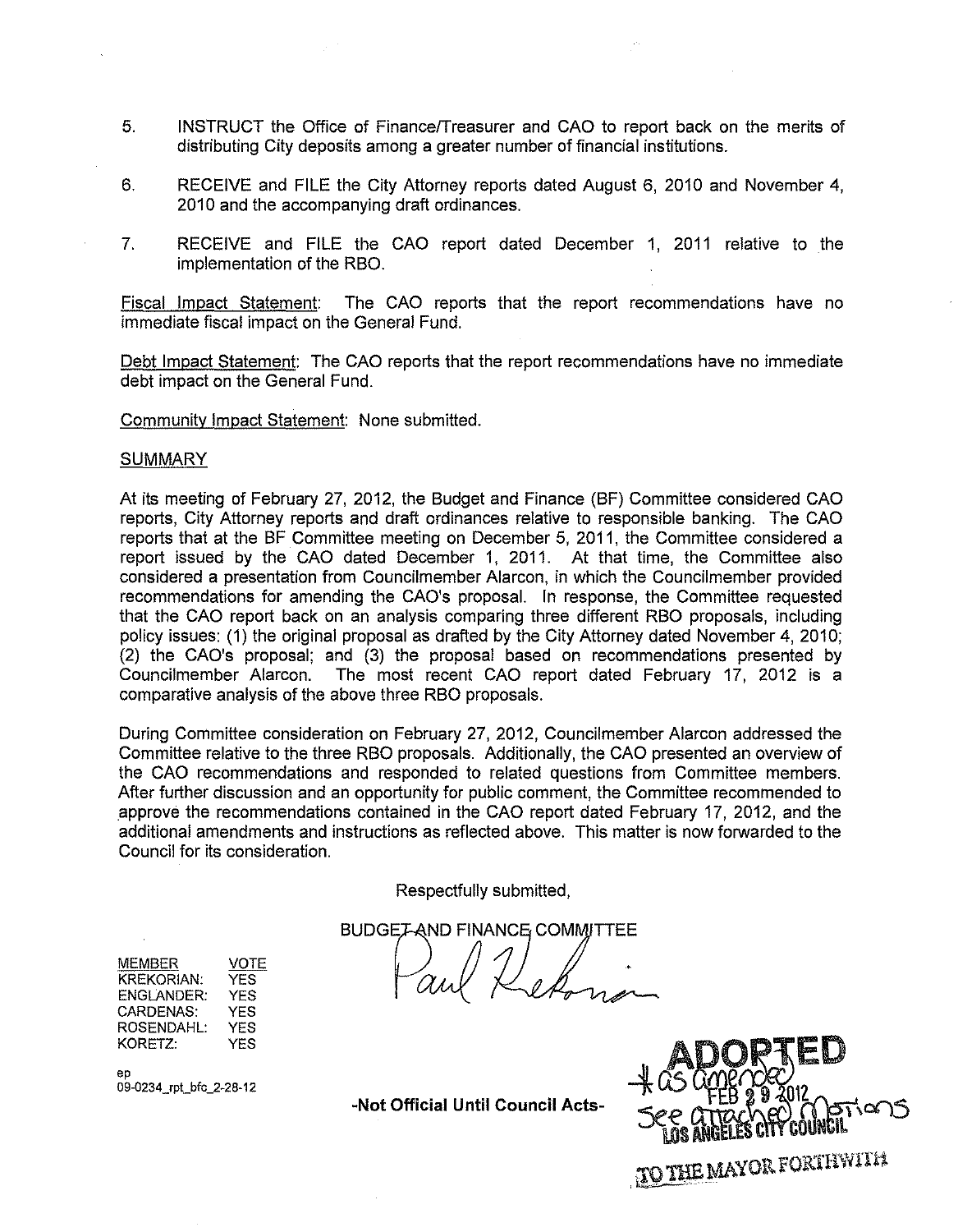#### **MOTION**

I HEREBY MOVE that the Council ADOPT the following recommendations relative to developing a Responsible Banking Ordinance (Item No. 12; Council file No: 09-0234), SUBJECT TO THE APPROVAL OF THE MAYOR:

1. AMEND recommendation No.1 of the Budget and Finance Committee report as follows:

REQUEST the City Attorney to prepare and present a Responsible Banking Ordinance for commercial banking services as defined by Proposal Two in the City Administrative Officer's report dated February 17, 2012, attached to the Council file, to require, *including but not limited to:*

- a. Applicants to submit local information relating to their participation in the City's foreclosure prevention and home loan principal reduction programs by census tract.
- b. Applicants to submit information relating to the number and total value of home and small business loans provided throughout the City by census tract.
- 2. ADD the following additional recommendation:

INSTRUCT City Administrative Officer to report to Council with the information that will be requested in the Responsible Banking Ordinance criteria within 90 days of the passage of the ordinance.

PRESENTED BY

RICHARD ALARCON Councilmember, 7th District

SECONDED BY

BILL ROSENDAHL Councilmember, 11th District

## ADOPTED

CF No. 09-0234

February 29, 2012

FEB 29 2012

LOS ANGELES CITY COUNCIL

### **, TO THE MAYOR FORTHWITH**